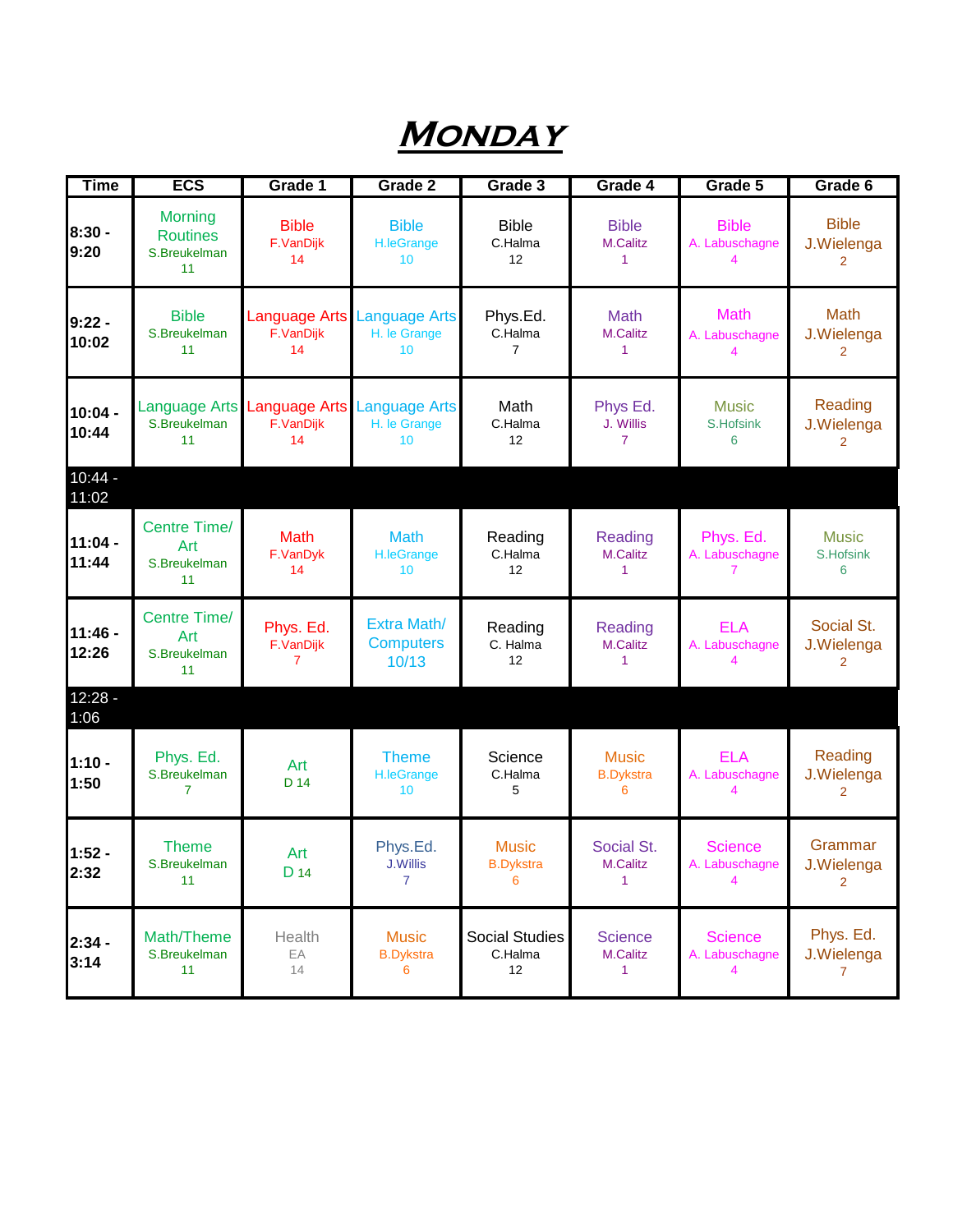## **Tuesday**

| <b>Time</b>        | <b>ECS</b>                                              | Grade 1                                 | Grade 2                                                 | Grade 3                                      | Grade 4                                    | Grade 5                                            | Grade 6                                 |
|--------------------|---------------------------------------------------------|-----------------------------------------|---------------------------------------------------------|----------------------------------------------|--------------------------------------------|----------------------------------------------------|-----------------------------------------|
| $8:30 -$<br>9:20   | <b>Morning</b><br><b>Routines</b><br>S.Breukelman<br>11 | <b>Bible</b><br>F.VanDijk<br>14         | <b>Bible</b><br>H.leGrange<br>10 <sup>°</sup>           | <b>Bible</b><br>C.Halma<br>$12 \overline{ }$ | <b>Bible</b><br><b>M.Calitz</b>            | <b>Bible</b><br>A. Labuschagne                     | <b>Bible</b><br>J.Wielenga<br>2         |
| $9:22 -$<br>10:02  | <b>Bible</b><br>S.Breukelman<br>11                      | <b>Language Arts</b><br>F.VanDijk<br>14 | Language Arts<br>H. le Grange<br>10 <sup>°</sup>        | Phys. Ed.<br>C.Halma<br>$\overline{7}$       | Math<br><b>M.Calitz</b><br>-1              | <b>ELA</b><br>A. Labuschagne                       | Library<br>J.Wielenga<br>2              |
| 10:04 -<br>10:44   | Language Arts<br>S.Breukelman<br>11                     | <b>Language Arts</b><br>F.VanDijk<br>14 | <b>Language Arts</b><br>H. le Grange<br>10 <sup>1</sup> | Library<br>C.Halma<br>12                     | <b>Health</b><br>M.Calitz                  | <b>ELA</b><br>A. Labuschagne                       | Math<br>J.Wielenga<br>2                 |
| $10:44 -$<br>11:02 |                                                         |                                         |                                                         |                                              |                                            |                                                    |                                         |
| 11:04 -<br>11:44   | <b>Home Shared</b><br>Reading<br>S.Breukelman<br>11     | <b>Math</b><br>F.VanDijk<br>14          | Library<br>H.leGrange<br>10 <sup>1</sup>                | Reading<br>C.Halma<br>12                     | Reading<br>M.Calitz                        | Phys. Ed.<br>A. Labuschagne                        | <b>Science</b><br>J.Wielenga<br>2       |
| $11:46 -$<br>12:26 | Alphabet<br><b>Books</b><br>S.Breukelman<br>11          | Library<br>F.VanDijk<br>14              | <b>Math</b><br>H.leGrange<br>10 <sup>°</sup>            | Reading<br>C.Halma<br>$12 \overline{ }$      | Reading<br>M.Calitz                        | <b>Math</b><br>A. Labuschagne                      | Social St.<br>J.Wielenga<br>2           |
| $12:28 -$<br>1:06  |                                                         |                                         |                                                         |                                              |                                            |                                                    |                                         |
| $1:10 -$<br>1:50   | Phys. Ed.<br>S.Breukelman<br>7                          | <b>Language Arts</b><br>F.VanDijk<br>14 | Art<br>D 5                                              | Math<br>C.Halma<br>12                        | Library<br>M.Calitz                        | <b>ICT</b><br>A. Labuschagne<br>13                 | Reading<br>J.Wielenga<br>2              |
| $1:52 -$<br>2:32   | Library<br>S.Breukelman<br>19                           | <b>Theme</b><br>F.VanDijk<br>14         | Phys.Ed.<br>J.Willis<br>$\overline{7}$                  | Art<br>D. 5                                  | Social St.<br>M.Calitz<br>$\mathbf{1}$     | Social St.<br>A. Labuschagne<br>$\overline{4}$     | <b>Computers</b><br>J.Wielenga<br>13    |
| $2:34 -$<br>3:14   | Math/Theme<br>S.Breukelman<br>11                        | <b>Theme</b><br>F.VanDijk<br>14         | <b>Theme</b><br>H.leGrange<br>10 <sup>°</sup>           | Art<br>D. 5                                  | <b>Science</b><br>M.Calitz<br>$\mathbf{1}$ | Library<br>A. Labuschagne<br>$\boldsymbol{\Delta}$ | Phys. Ed.<br>J.Wielenga<br>$\mathbf{7}$ |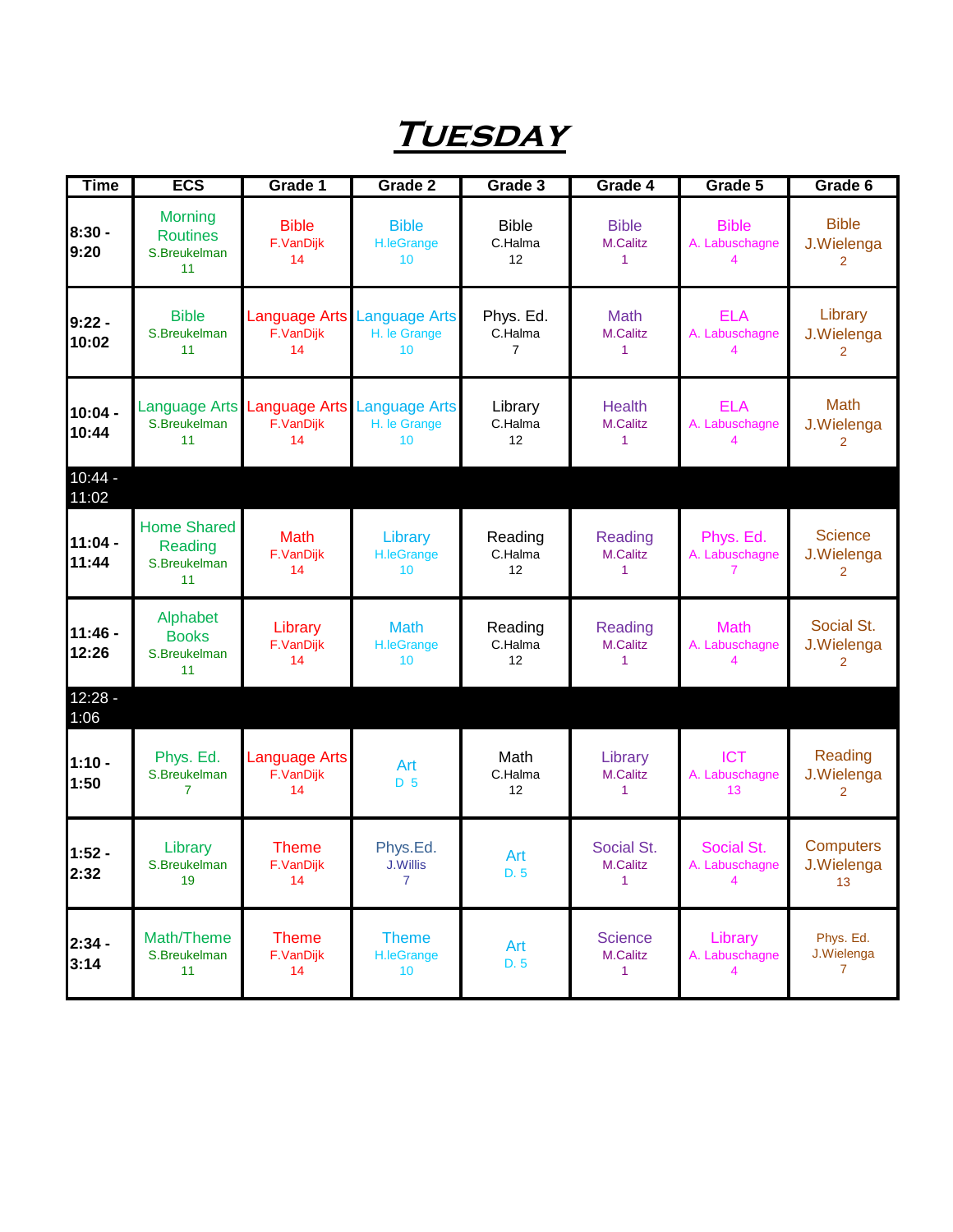### **Wednesday**

| <b>Time</b>        | <b>ECS</b>                                              | Grade 1                                 | Grade 2                                                 | Grade 3                                 | Grade 4                                    | Grade 5                                                       | Grade 6                                    |
|--------------------|---------------------------------------------------------|-----------------------------------------|---------------------------------------------------------|-----------------------------------------|--------------------------------------------|---------------------------------------------------------------|--------------------------------------------|
| $8:30 -$<br>9:20   | <b>Morning</b><br><b>Routines</b><br>S.Breukelman<br>11 | <b>Bible</b><br>F.VanDijk<br>14         | <b>Bible</b><br>H.leGrange<br>10                        | <b>Bible</b><br>C.Halma<br>12           | <b>Bible</b><br><b>M.Calitz</b>            | <b>Bible</b><br>A. Labuschagne                                | <b>Bible</b><br>J.Wielenga                 |
| $9:22 -$<br>10:02  | <b>Bible</b><br>S.Breukelman<br>11                      | <b>Language Arts</b><br>F.VanDijk<br>14 | <b>Language Arts</b><br>H. le Grange<br>10              | Health/<br>Phys.Ed.<br>C. Halma<br>7/12 | <b>Math</b><br><b>M.Calitz</b><br>1        | <b>ELA</b><br>A. Labuschagne                                  | Math<br>J.Wielenga<br>2                    |
| $10:04 -$<br>10:44 | <b>Language Arts</b><br>S.Breukelman<br>11              | <b>Language Arts</b><br>F.VanDijk<br>14 | <b>Language Arts</b><br>H. le Grange<br>10 <sup>1</sup> | Math<br>C.Halma<br>12                   | Phys Ed.<br>J. Willis<br>7                 | <b>ELA</b><br>A. Labuschagne                                  | Writing<br>J.Wielenga<br>2                 |
| $10:44 -$<br>11:02 |                                                         |                                         |                                                         |                                         |                                            |                                                               |                                            |
| $11:04 -$<br>11:44 | <b>Home Shared</b><br>Reading<br>S.Breukelman<br>11     | <b>Math</b><br>F.VanDijk<br>14          | <b>Math</b><br>H.leGrange<br>10                         | Reading<br>C.Halma<br>12                | Art<br>H.Bultena<br>5                      | Phys. Ed.<br>A. Labuschagne                                   | <b>Music</b><br>S.Hofsink<br>6             |
| $11:46 -$<br>12:26 | Alphabet<br><b>Books</b><br>S.Breukelman<br>11          | Phys. Ed.<br>F.VanDijk<br>7             | Grammar<br>H.leGrange<br>10                             | Reading<br>C.Halma<br>$12 \overline{ }$ | Art<br>H.Bultena<br>5                      | <b>Math</b><br>A. Labuschagne                                 | Grammar<br>J.Wielenga<br>2                 |
| $12:28 -$<br>1:06  |                                                         |                                         |                                                         |                                         |                                            |                                                               |                                            |
| $1:10 -$<br>1:50   | Phys. Ed.<br>S.Breukelman<br>7                          | <b>Music</b><br><b>B.Dykstra</b>        | <b>Theme</b><br><b>H.leGrange</b><br>10                 | <b>ICT</b><br>C.Halma<br>12             | Reading<br><b>M.Calitz</b>                 | Art<br>H.Bultena<br>5                                         | <b>Science</b><br>J.Wielenga<br>2          |
| $1:52 -$<br>2:32   | Math/Theme<br>S.Breukelman<br>11                        | Composition<br>F.VanDijk<br>14          | <b>Health/PE</b><br>EA<br>10                            | <b>Social Studies</b><br>C.Halma<br>12  | <b>Reading</b><br>M.Calitz<br>$\mathbf{1}$ | Art<br>H.Bultena<br>5                                         | Social St.<br>J.Wielenga<br>$\overline{2}$ |
| $2:34 -$<br>3:14   | Library<br>S.Breukelman<br>19                           | <b>Theme</b><br>F.VanDijk<br>14         | <b>Explode the</b><br>code Bonita 10                    | <b>Social Studies</b><br>C.Halma<br>12  | <b>Science</b><br>M.Calitz<br>$\mathbf{1}$ | <b>Sci/Social</b><br>A. Labuschagne<br>$\boldsymbol{\Lambda}$ | Phys. Ed.<br>J.Wielenga<br>7.              |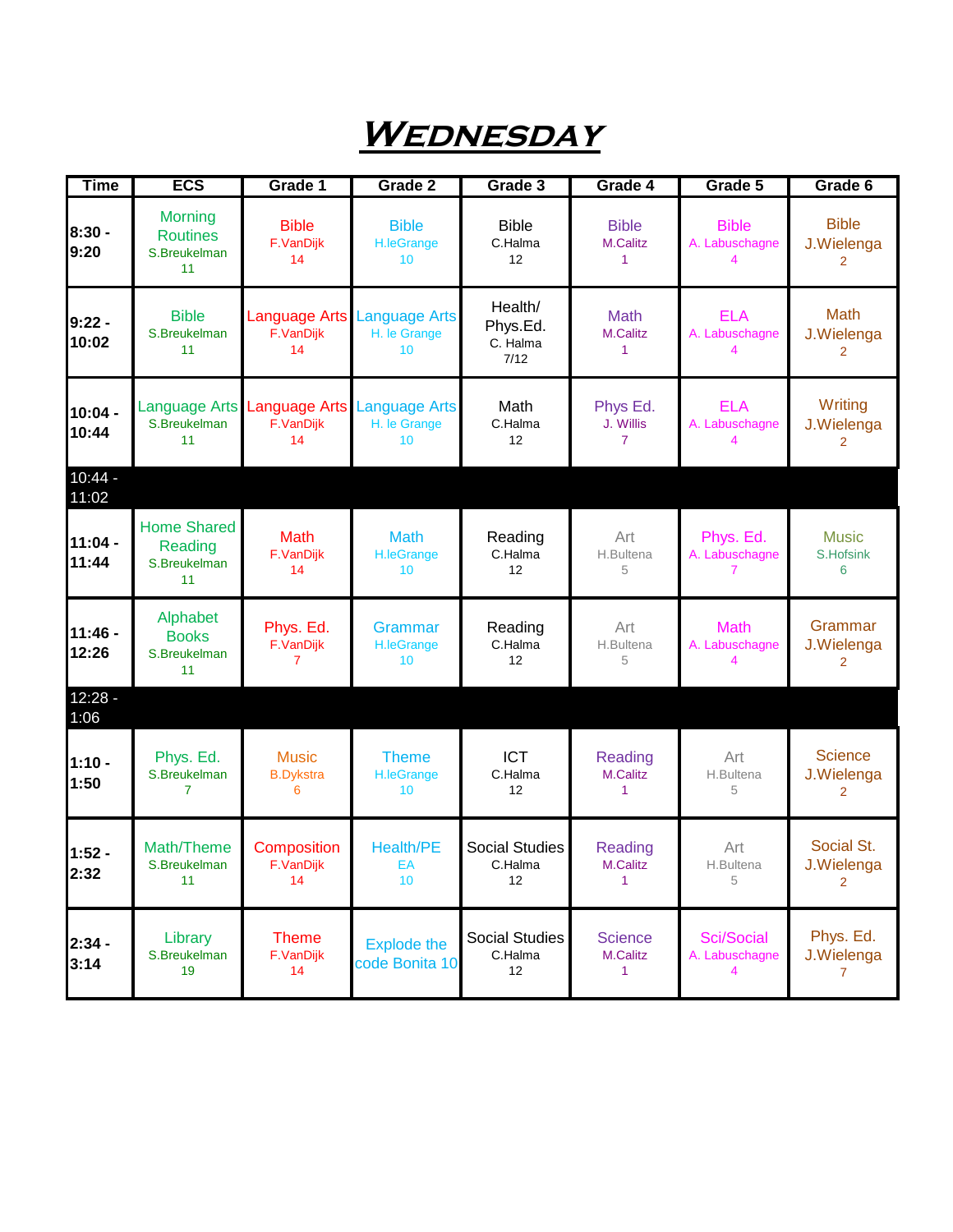#### **Thursday**

| <b>Time</b>        | <b>ECS</b>                                              | Grade 1                                 | Grade 2                                                 | Grade 3                                       | Grade 4                                             | Grade 5                                            | Grade 6                                    |
|--------------------|---------------------------------------------------------|-----------------------------------------|---------------------------------------------------------|-----------------------------------------------|-----------------------------------------------------|----------------------------------------------------|--------------------------------------------|
| 8:30 -<br>9:20     | <b>Morning</b><br><b>Routines</b><br>S.Breukelman<br>11 | <b>Bible</b><br>F.VanDijk<br>14         | <b>Bible</b><br>H.leGrange<br>10 <sup>°</sup>           | <b>Bible</b><br>C. Halma<br>$12 \overline{ }$ | <b>Bible</b><br><b>M.Calitz</b>                     | <b>Bible</b><br>A. Labuschagne                     | <b>Bible</b><br>J.Wielenga<br>2            |
| $9:22 -$<br>10:02  | <b>Bible</b><br>S.Breukelman<br>11                      | <b>Language Arts</b><br>F.VanDijk<br>14 | Language Arts<br>H. le Grange<br>10 <sup>°</sup>        | Phys.Ed.<br>C. Halma<br>7                     | <b>Math</b><br><b>M.Calitz</b><br>-1                | <b>Math</b><br>A. Labuschagne                      | <b>Math</b><br>J.Wielenga<br>2             |
| 10:04 -<br>10:44   | Language Arts<br>S.Breukelman<br>11                     | <b>Language Arts</b><br>F.VanDijk<br>14 | <b>Language Arts</b><br>H. le Grange<br>10 <sup>1</sup> | Math<br>C. Halma<br>$12 \overline{ }$         | Phys Ed.<br>J. Willis<br>$\overline{7}$             | <b>Music</b><br>S.Hofsink<br>6                     | Writing<br>J.Wielenga<br>2                 |
| $10:44 -$<br>11:02 |                                                         |                                         |                                                         |                                               |                                                     |                                                    |                                            |
| 11:04 -<br>11:44   | Centre Time/<br>Art<br>S.Breukelman<br>11               | <b>Math</b><br>F.VanDijk<br>14          | <b>Math</b><br>H.leGrange<br>10 <sup>°</sup>            | Reading<br>C. Halma<br>12                     | Reading<br>M.Calitz                                 | Health/Phys.<br>Ed<br>A. Labuschagne               | Art<br>H.Bultena<br>5                      |
| $11:46 -$<br>12:26 | Centre Time/<br>Art<br>S.Breukelman<br>11               | Phys. Ed.<br>F.VanDijk<br>7             | <b>Spelling</b><br><b>H.leGrange</b><br>10 <sup>°</sup> | Reading<br>C. Halma<br>$12 \overline{ }$      | Reading<br><b>M.Calitz</b>                          | <b>ELA</b><br>A. Labuschagne                       | Art<br>H.Bultena<br>5                      |
| $12:28 -$<br>1:06  |                                                         |                                         |                                                         |                                               |                                                     |                                                    |                                            |
| $1:10 -$<br>1:50   | Phys. Ed.<br>S.Breukelman<br>7                          | <b>Language Arts</b><br>F.VanDijk<br>14 | <b>Theme</b><br>H.leGrange<br>10 <sup>°</sup>           | <b>Music</b><br><b>B.Dykstra</b>              | Social St.<br><b>M.Calitz</b>                       | <b>ELA</b><br>A. Labuschagne                       | <b>ELA</b><br>J.Wielenga<br>2              |
| $1:52 -$<br>2:32   | Math/Theme<br>S.Breukelman<br>11                        | <b>Theme</b><br>F.VanDijk<br>14         | Phys.Ed.<br>J.Willis<br>$\overline{7}$                  | Science<br>C. Halma<br>12                     | <b>Music</b><br><b>B.Dykstra</b><br>$6\phantom{1}6$ | Social/Science<br>A. Labuschagne<br>$\overline{4}$ | <b>ELA</b><br>J.Wielenga<br>$\overline{2}$ |
| $2:34 -$<br>3:14   | <b>Theme</b><br>S.Breukelman<br>11                      | <b>Theme</b><br>F.VanDijk<br>14         | <b>Music</b><br><b>B.Dykstra</b><br>6                   | SCience<br>C. Halma<br>12                     | <b>Science</b><br>M.Calitz<br>1                     | Social St.<br>A. Labuschagne<br>4                  | Phys. Ed.<br>J.Wielenga<br>7.              |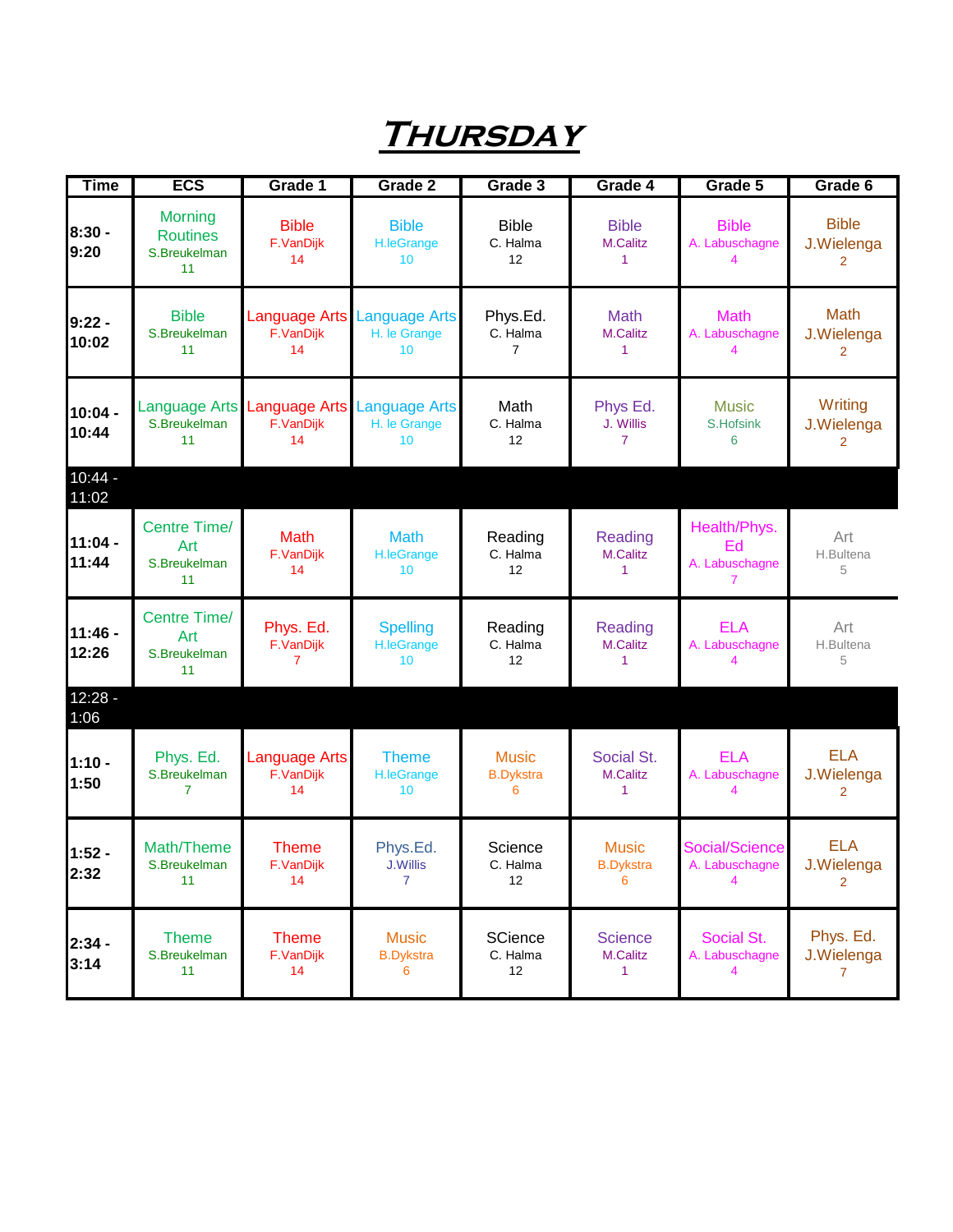## **Friday**

| <b>Time</b>        | Grade 1                                  | Grade 2                                    | Grade 3                                 | Grade 4                             | Grade 5                               | Grade 6                                                              |
|--------------------|------------------------------------------|--------------------------------------------|-----------------------------------------|-------------------------------------|---------------------------------------|----------------------------------------------------------------------|
| 8:30 -<br>9:20     | <b>Bible</b><br>F.VanDijk<br>14          | <b>Bible</b><br>H.leGrange<br>10           | <b>Bible</b><br>C. Halma<br>12          | <b>Bible</b><br>M.Calitz<br>1       | <b>Bible</b><br>A. Labuschagne        | <b>Bible</b><br>J.Wielenga<br>2                                      |
| $9:22 -$<br>10:02  | <b>Language Arts</b><br>F.VanDijk<br>14  | <b>Language Arts</b><br>H. le Grange<br>10 | Phys. Ed<br>C. Halma<br>7               | <b>Math</b><br>M.Calitz<br>1        | <b>ELA</b><br>A. Labuschagne          | <b>Math</b><br>J.Wielenga<br>2                                       |
| $10:04 -$<br>10:44 | <b>Language Arts</b><br>F.VanDijk<br>14  | <b>Language Arts</b><br>H. le Grange<br>10 | Math<br>C. Halma<br>12                  | Phys Ed.<br>J. Willis<br>7          | <b>ELA</b><br>A. Labuschagne          | <b>Social Studies</b><br>/ Computers<br>J.Wielenga<br>$\overline{2}$ |
| $10:44 -$<br>11:02 |                                          |                                            |                                         |                                     |                                       |                                                                      |
| $11:04 -$<br>11:44 | Math<br>F.VanDijk<br>14                  | <b>Math</b><br>H.leGrange<br>10            | Reading<br>C. Halma<br>12               | Reading<br>M.Calitz<br>1            | Phys. Ed.<br>A. Labuschagne           | Reading<br>J.Wielenga<br>2                                           |
| $11:46 -$<br>12:26 | Language Arts<br>F.VanDijk<br>14         | <b>Theme</b><br><b>H.leGrange</b><br>10    | Reading<br>C. Halma<br>12               | Reading<br><b>M.Calitz</b><br>1     | <b>Math</b><br>A. Labuschagne<br>4    | Health/Phys.<br>Ed.<br>J.Wielenga<br>7                               |
| $12:28 -$<br>1:06  |                                          |                                            |                                         |                                     |                                       |                                                                      |
| $1:10 -$<br>1:50   | <b>Music</b><br><b>B.Dykstra</b><br>6    | <b>Computers</b><br>EA<br>13               | <b>Social Studies</b><br>C. Halma<br>12 | Grammar<br>Reading<br>M.Calitz<br>1 | <b>Science</b><br>A. Labuschagne<br>4 | <b>Science</b><br>J.Wielenga<br>$\overline{2}$                       |
| $1:52 -$<br>2:32   | <b>Handwriting</b><br><b>FV/BD</b><br>14 | Phys.Ed.<br>J.Willis<br>7                  | Science<br>C. Halma<br>12               | <b>ITC</b><br><b>M.Calitz</b><br>13 | Social St.<br>A. Labuschagne<br>4     | <b>Science</b><br>J.Wielenga<br>2                                    |
| $2:34 -$<br>3:14   | Phys. Ed.<br>FV/BD<br>$\overline{7}$     | Art<br>D <sub>5</sub>                      | Writing<br>C. Halma<br>12               | <b>Social</b><br>M.Calitz<br>1      | <b>ELA</b><br>A. Labuschagne<br>4     | <b>Spelling</b><br>J.Wielenga<br>$\overline{2}$                      |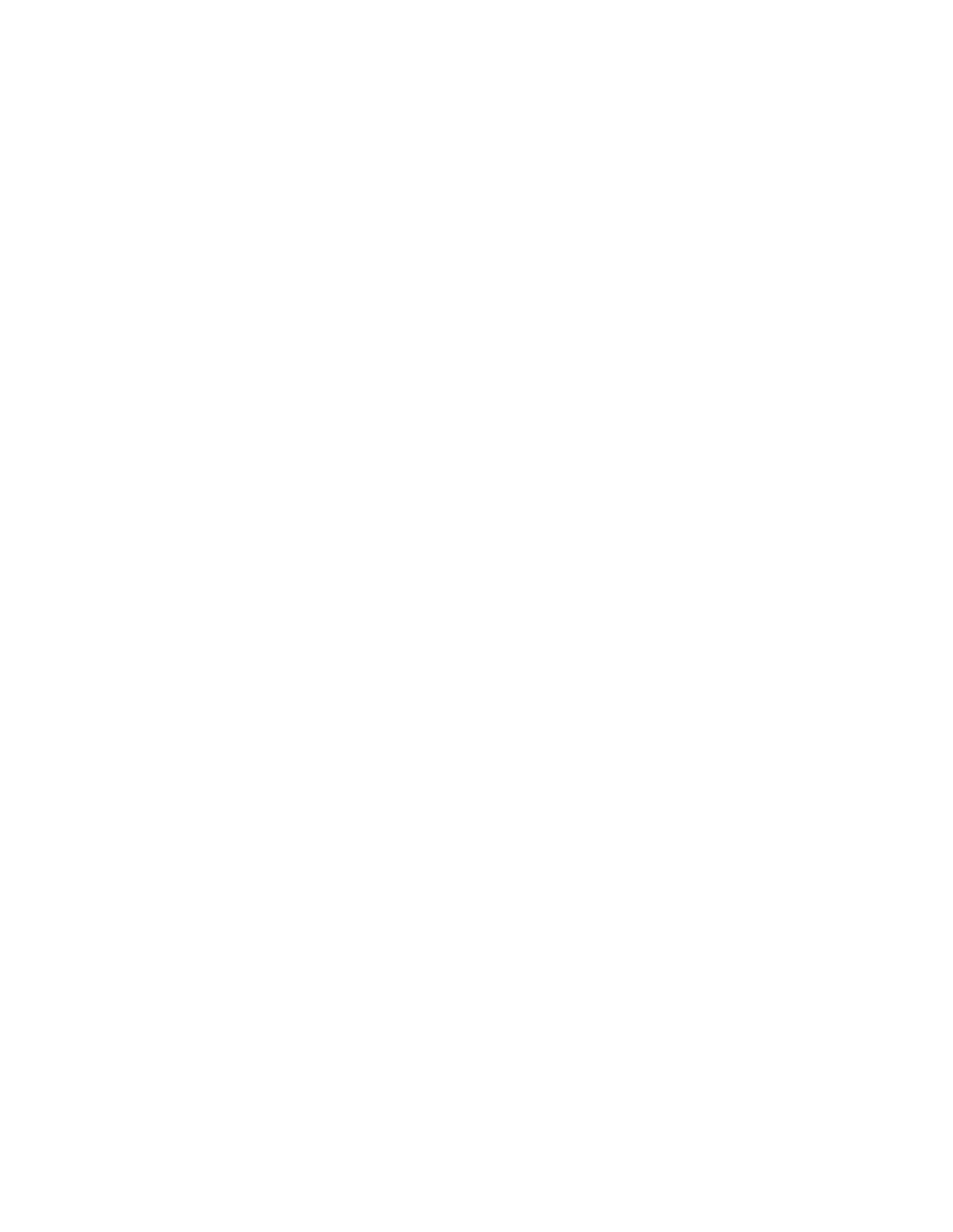

 $\begin{array}{c} \hline \end{array}$